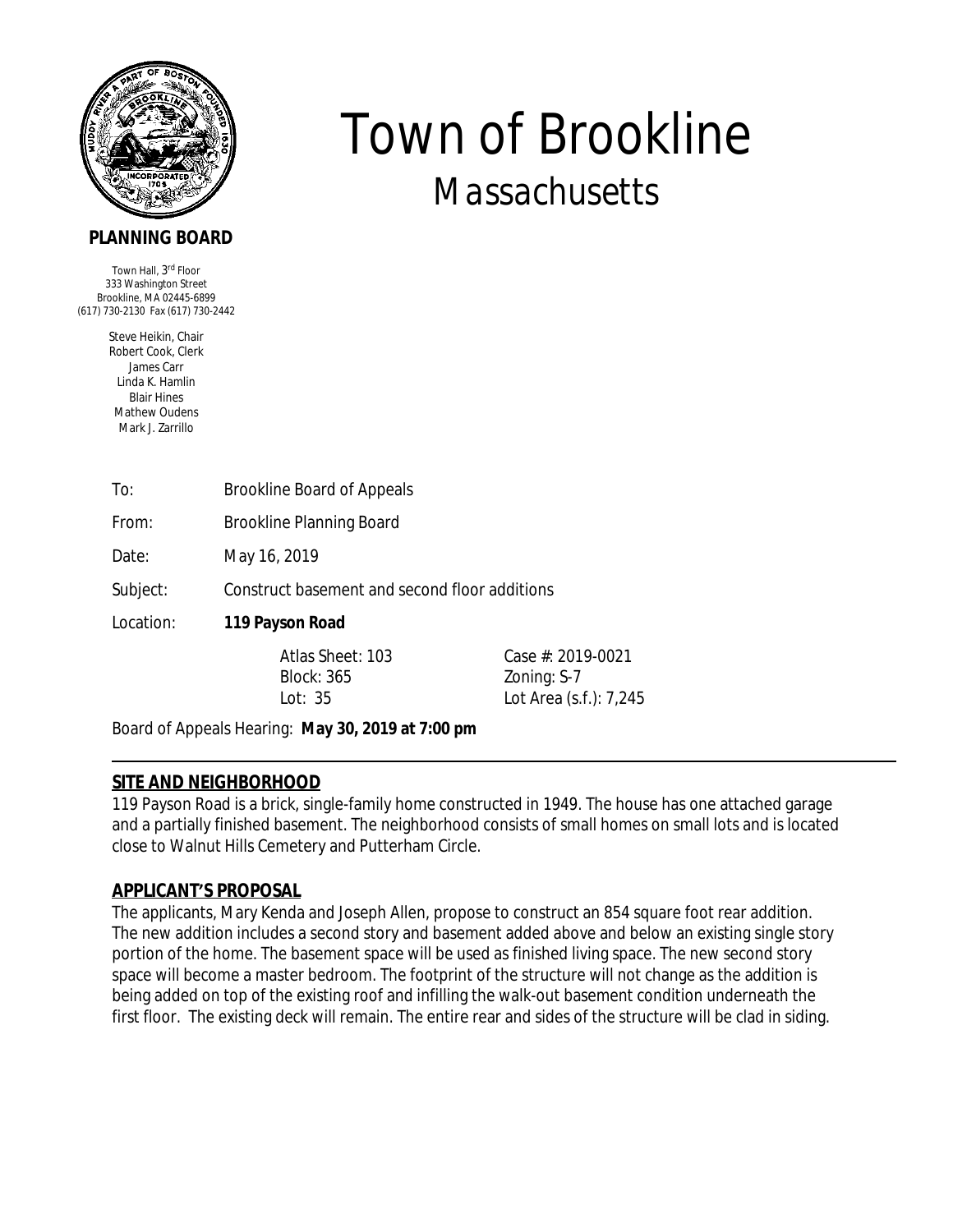### **FINDINGS**

**Section 5.20 –** Floor Area Ratio

| <b>Floor Area</b>                         | <b>Allowed</b>   | <b>Existing</b> | <b>Proposed</b> | <b>Finding</b>                  |
|-------------------------------------------|------------------|-----------------|-----------------|---------------------------------|
| <b>Floor Area Ratio</b><br>(% of allowed) | .35<br>$(100\%)$ | .36<br>(103%)   | .47<br>(134%)   | Special<br>Permit*/<br>Variance |
| Floor Area (s.f.)                         | 2,535            | 2,572           | 3,426           |                                 |

\* *Under Deadrick, the Board of Appeals may allow an extension of an existing non-conformity if it finds there is no substantial detriment to the neighborhood.*

### **Section 8.02.2** – Alteration or Extension

A special permit is required to alter this non-conforming structure.

### **STAFF ANALYSIS**

The staff supports this rear addition. The addition was designed to not increase the footprint of the home by utilizing space above and below the rear one-story portion. The structure is within all existing setbacks. The increase in FAR is relatively modest and the impact on abutters appears to be minimal due to the location of the addition.

#### **PLANNING BOARD COMMENTS**

The Planning Board supports this proposal for this rear addition. It felt that the design was well-designed to fill in existing empty space under the house's existing footprint. The Board asked that dimensions be added to the floor plans and that the Building Commissioner verify these dimensions because the Board felt the existing FAR numbers are only very slightly over the allowable FAR to qualify for Deadrick.

#### **Therefore, the Planning Board recommends approval of the site plan by Thomas P. Bernardi dated 9/19/2013 the floor plans and elevations by SOUSA design Architects dated 1/28/2019 subject to the following conditions:**

- 1. Prior to the issuance of a building permit, the applicant shall submit a final site plan, dimensioned floor plans and elevations subject to the review and approval of the Assistant Director of Regulatory Planning and to be verified by the Building Commissioner.
- 2. Prior to the issuance of a building permit, the applicant shall submit to the Building Commissioner for review and approval for conformance to the Board of Appeals decision: a) a final site plan stamped and signed by a registered engineer or land surveyor; b) final floor plans and elevations stamped and signed by a registered architect or engineer; and c) evidence that the Board of Appeals decision has been recorded at the Registry of Deeds.